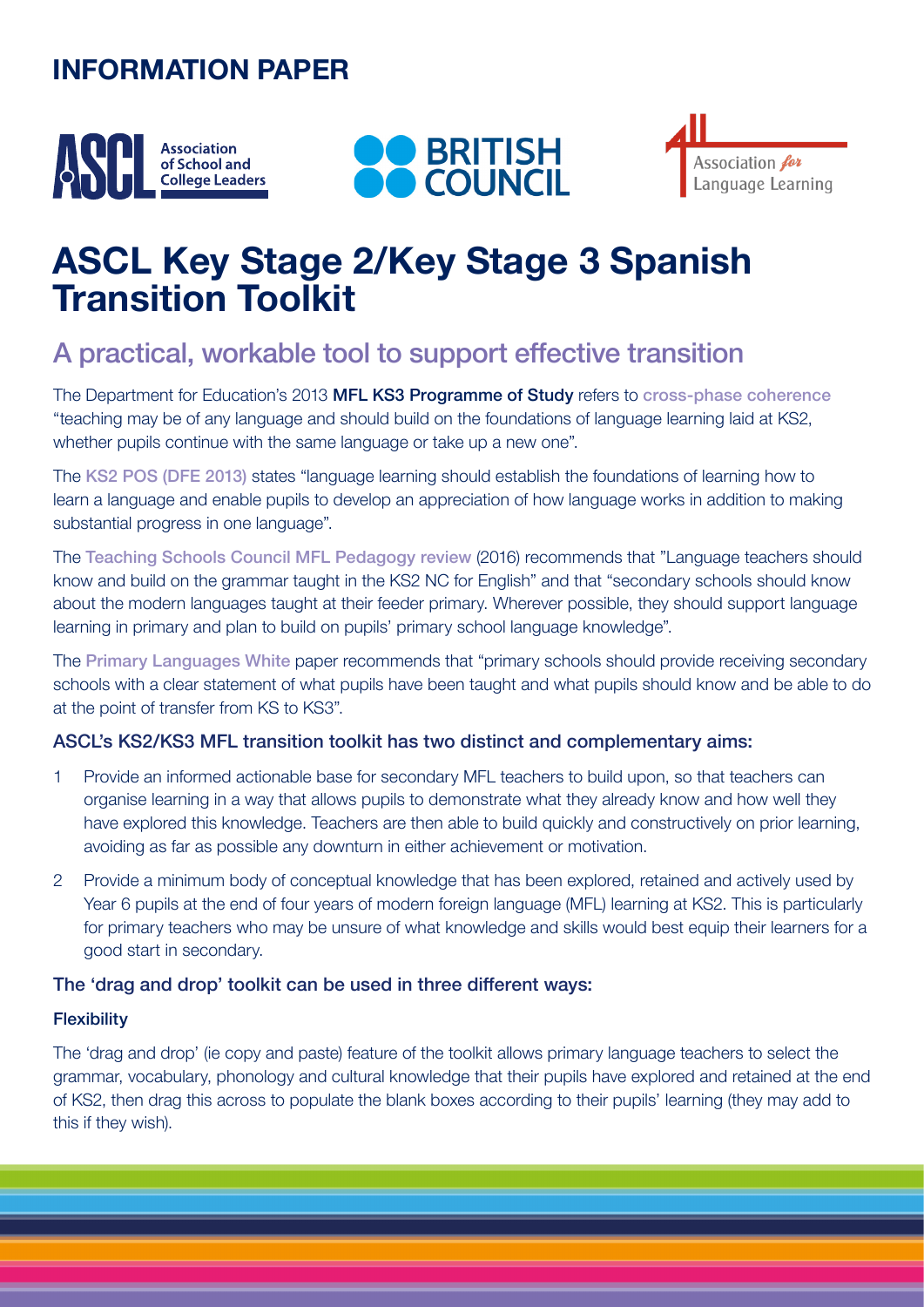#### Transition scenarios

- 1 Where there are a small number of collaborative partner feeder schools, joint discussions can lead to an agreed conceptual body of knowledge to 'drag into' and populate the blank boxes.
- 2 Where there are a large number of feeder primary schools, each school can drag and drop their pupils' learning into the boxes, and secondary colleagues can determine the overlap in learning so that there is at least a common actionable baseline.
- 3 Where a different language is taught in KS3 to KS2, secondary colleagues can use the populated toolkit to support the learning of a second language through making links to what they have already learnt, and building on transferable skills.

Where language teachers in partner primary and secondary schools are unable to meet, the toolkit can act as a virtual dialogue tool, giving primary colleagues autonomy to share examples of vocabulary, grammar and phonology explored and giving secondary colleagues the opportunity to request certain areas be explored.

The toolkit is available in French, German, and Spanish and can be used or adapted by groups of partner and feeder schools. The aim is to provide genuine continuity of language learning between phases. It is important to note that the examples given here are exemplification only, this is not a prescriptive list. By the end of KS2, children should know a range of all word types, ie noun, pronoun, adjective, verb, adverb, conjunction, preposition as illustrated here.

#### Department of Education:

"Pupils should be taught to understand basic grammar appropriate to the language being studied, including (where relevant): feminine, masculine and neuter forms and the conjugation of high-frequency verbs; key features and patterns of the language; how to apply these, for instance, to build sentences; and how these differ from or are similar to English."

This statement is taken from the [DfE KS2 Programme of Study for languages](https://www.gov.uk/government/publications/national-curriculum-in-england-languages-progammes-of-study). Whilst it makes suggestions as to which grammar 'should' be taught, many indications are broad and generalised such as 'key features and patterns of the language'.

ASCL's toolkit builds on [other transition toolkits](https://www.all-languages.org.uk/wp-content/uploads/2016/04/Transition-Toolkit.pdf) and aims to provide some suggested linguistic knowledge which has been retained and can be actively used by pupils at the end of KS2. Inevitably pupils will have encountered more language than outlined here but this essential content and progress forms the basis for effective transition between stages as well as points of reference when introducing a new language in KS3. Repeating work is a strong demotivator; whereas if key language is revisited and extended, it can help with a sense of progress noted to be important for motivation and [transition](https://www.ripl.uk/wp-content/uploads/2020/04/OASIS_Summary_Graham_et_al._2016-5.pdf).

The suggestions are informed by and complement most commercial resources and packages aimed at supporting the teaching of KS2 languages.

Overview of core elements

- Gender
- Agreement
- Nouns
- Adjectives
- Subject pronouns
- Possessive pronouns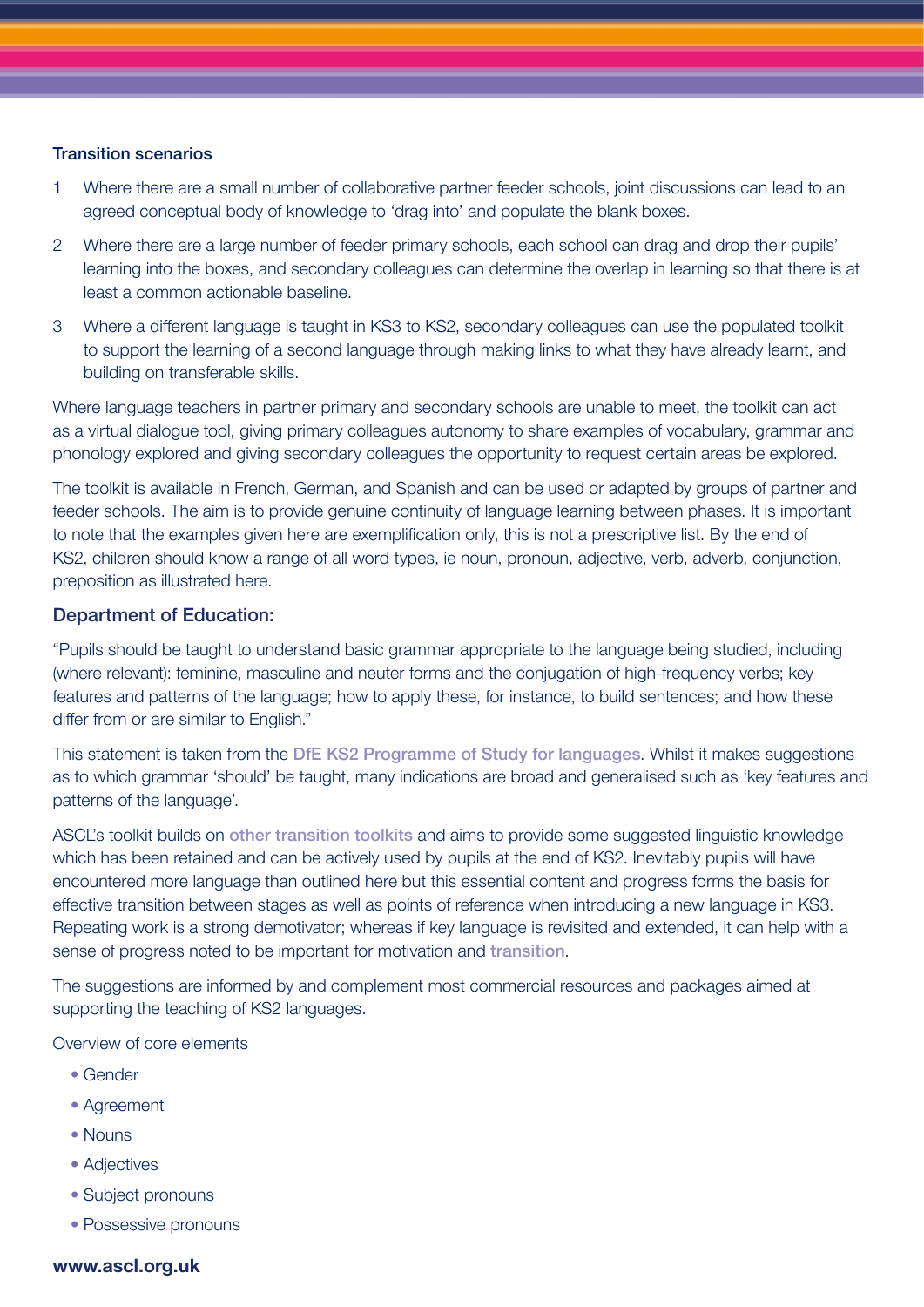- High frequency regular verbs
- High frequency irregular verbs
- Adverbs and adverbial phrases
- Prepositions
- There is/are
- Opinions (verbs and adjectives)
- How to make nouns plural
- Questions
- Imperatives
- Suggested classroom instructions to be used at KS2
- Suggested questions to be covered at KS2
- Agreed grammatical English terminology eg nouns, articles, determiners
- High frequency language such as colours, days of the week and months
- Conjunctions and intensifiers
- Key phonemes/graphemes
- Word order
- Cultural knowledge
- Numbers

## Further information

DfE, National Curriculum in England: Languages programmes of study https://www.gov.uk/government/publications/national-curriculum-in-england-languages-progammesof-study

Teaching Schools Council, *Modern Foreign Languages Pedagogy Review* https://tscouncil.org.uk/wp-content/uploads/2016/12/MFL-Pedagogy-Review-Report-2.pdf

## Research in Primary Languages, *White Paper: Primary Languages Policy in England*

http://www.ripl.uk/wp-content/uploads/2019/02/RIPL-White-Paper-Primary-Languages-Policy-in-England.pdf

## ALL Connect Transition Toolkit

https://www.all-languages.org.uk/wp-content/uploads/2016/04/Transition-Toolkit.pdf

### ASCL KS2/KS3 Language Learning Transition Toolkit

[https://www.ascl.org.uk/Help-and-Advice/Primary-education/KS2-KS3-Language-Learning-Transition-](https://www.ascl.org.uk/Help-and-Advice/Primary-education/KS2-KS3-Language-Learning-Transition-Toolkit
)[Toolkit](https://www.ascl.org.uk/Help-and-Advice/Primary-education/KS2-KS3-Language-Learning-Transition-Toolkit
)

Suzanne O'Farrell, ASCL MFL Consultant

British Council

Association for Language Learning

July 2020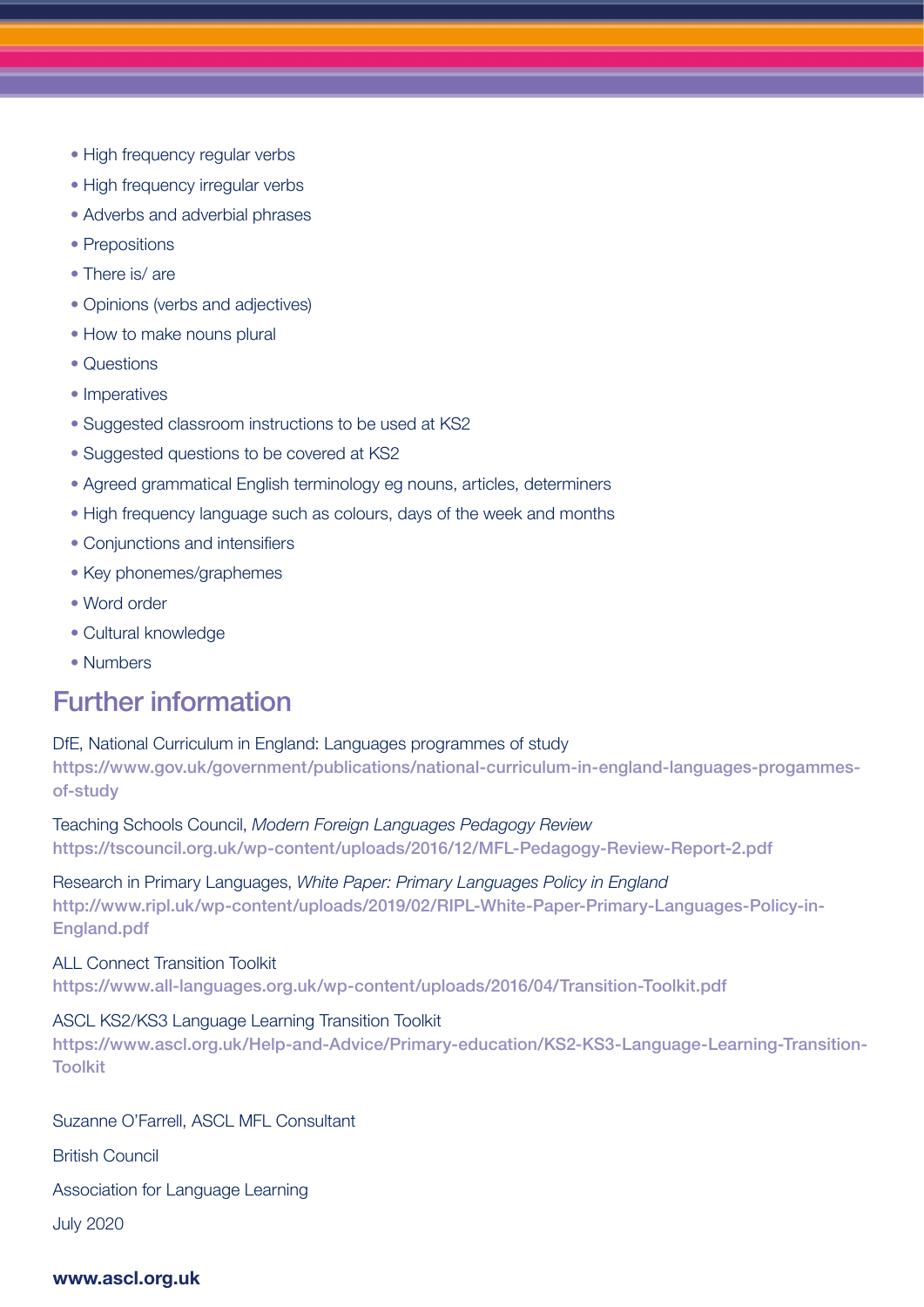## Appendix

## Spanish Language Schemes of Work for KS2

The CATHERINE CHEATER SCHEMES OF WORK for French and Spanish provide weekly lesson plans plus ideas for daily practice – Practice Parcels, together with accompanying PowerPoint presentations that model the spoken language and support with visuals. CD-ROM, fully adaptable. www.goldendaffodils.co.uk Follow us at www.facebook.com/goldendaffodils/

EARLY START's lively videos feature real children in varied, interesting contexts, filmed in the foreign country, with authentic voices, and glimpses of everyday life and culture to help young beginners get a sound, ageappropriate foundation for language learning. These structured online resources offer lots of support for nonspecialist teachers: 'whiteboard talking flashcards', original and authentic songs and cultural presentations. A Teacher's Manual aids lesson planning, with games and activities. Early Start offers a FREE TRIAL/ INSPECTION SERVICE www.earlystartonline.com

**HIGH FIVE SPANISH** is an online, video-based resource suitable for all stages of primary school. Each lively and enjoyable episode of the 40-lesson scheme includes a video, accompanying audio materials, activity sheets and challenges to encourage children to develop their confidence in speaking and understanding the language. Also included are comprehensive notes for teachers, meaning that High Five can be used effectively by teachers with little or no experience. https://rlneducation.com

**ILANGUAGES** offers a popular and innovative KS2 scheme in Spanish designed for teachers of all abilities. It has a strong phonics focus and includes engaging stories, songs, games and cultural videos as well as end of year assessments and an app to reinforce learning outside the classroom. Teachers can find out more information and request a trial/ samples at: www.ilanguages.co.uk/primary.php

LA JOLIE RONDE FRENCH and SPANISH SCHEME OF WORK is a flexible four year scheme providing support to non-specialist teachers and a guide for the more experienced. Available in French or Spanish and split for years 3 and 4 and 5 and 6, everything is pre-prepared and planned. Also available are Pupil Activity Books, training courses and FREE Trials of the Scheme.

#### Spanish: www.language-resources.co.uk/spanish-resources/schemes-of-work

LANGUAGE ANGELS are award-winning language teaching resources designed so all primary schools can embed and sustain a foreign language as part of their curriculum offering. All teachers/subject leaders, irrespective of their linguistic ability, have everything they require in one place. From IWB materials, long and short-term planning, full assessment, songs/raps, desk-based activities, interactive games to curriculum guidance. Take a FREE six week trial to everything! www.languageangels.com

**LANGUAGE MAGNET** offers an award-winning course in Spanish for KS2, which is designed to enable nonspecialists to deliver expert MFL lessons confidently. With teacher guides, module overviews, detailed lesson plans, humorous presentations with sound files, fun activity sheets, games and resources, the scheme is excellent value for money and is a fantastic solution for primary languages. Online coaching is also available at www.languagemagnet.com

**PRIMARY LANGUAGES NETWORK** transforms the provision of languages in primary schools with engaging teaching resources and comprehensive planning and assessment tools. We offer our KS2 primary scheme of work in French, German and Spanish which includes both 'Click2Teach' for non-specialist teachers with audio stories, videos, songs, games and a language up-skilling course and 'BeCreative' for confident language teachers with lesson plans, creative ideas and resources. To find out more and organise your virtual tour, visit www.primarylanguages.network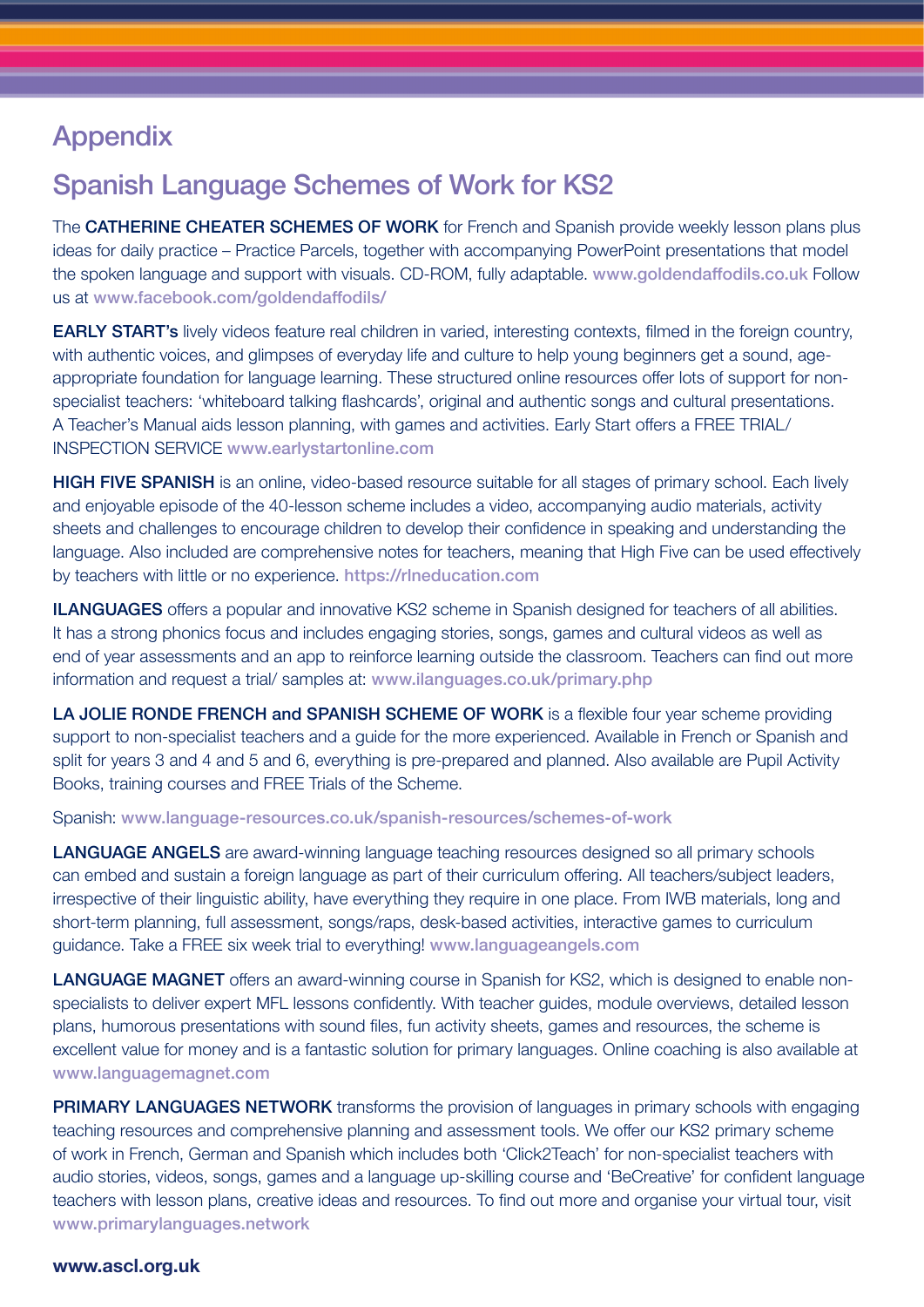## Languages Schemes of Work for Key Stage 2 – Free of charge

APRENDO ESPAÑOL by Rosa Martinez. Her Google sites offer schemes of works and lesson plans along with resources to teach Spanish at primary level, which allow smooth transition step-by-step all the way through primary and onto secondary school. https://sites.google.com/view/learningspanishthrusongs/ p%C3%A1gina-principal https://sites.google.com/view/grownuplearners/p%C3%A1gina-principal

BCC languages, https://bcclanguages.co.uk, is the website of Bernadette Clinton and an online resource of material for teaching primary languages. It contains Spanish KS2 Schemes of Works, Teaching and Assessment Resources, to support teachers of Spanish in primary schools and facilitate a smooth transition onto secondary. Her work has been adopted as the Scheme of Work for the Hackney Learning Trust. It is designed to be used by all those teaching Spanish at KS2, and to give additional support to non-specialist teachers and TAs, and adapted by schools to suit their own needs.

#### Support for Spanish in Primary from the CONSEJERÍA DE EDUCACIÓN:

Most teaching resources for the primary school can be downloaded from http://www.educacionyfp.gob.es/ reinounido/publicaciones-materiales/material-didactico.html

"*Primeros pasos*" is a teaching guide for learning Spanish in primary schools. Teachers can take part in virtual learning activities (internet forums, activities, resources). They also offer workshops, assemblies, or introductory sessions for the promotion of the Spanish language and culture.

The CVC, CENTRO VIRTUAL CERVANTES, https://cvc.cervantes.es/, is a site of the Instituto Cervantes, where teachers can gain access to resources to teach Spanish at different levels and assess the progress of their students. Specific resources for primary education: "*Mi mundo en palabras" or "¡Hola, amigos!*".

#### Support for Spanish in Primary from the Consejería de Educación:

Most teaching resources for the primary school can be downloaded from http://www.educacionyfp.gob.es/ reinounido/publicaciones-materiales/material-didactico.html

"*Primeros pasos*" is a teaching guide for learning Spanish in primary schools. Teachers can take part in virtual learning activities (internet forums, activities, resources). They also offer workshops, assemblies, or introductory sessions for the promotion of the Spanish language and culture.

ELE-mele is a blog which contains materials to be used to teach Spanish, mainly in the primary classroom. It also includes links to resources (most of them free of charge) offered by several institutions related to the teaching of Spanish in the UK and the world, as well as links to other teacher-made or UK-based interesting sites or blogs. Teachers can find songs, games, videos, activities to reinforce the four skills or to work on celebrations of the Spanish- speaking world (https://ele-meletan.blogspot.com).

The LIGHT BULB LANGUAGES scheme of work for KS1 and KS2 Spanish provides free teaching materials to support all teachers who deliver Spanish lessons in KS2, especially non-specialist teachers. The materials include all lesson plans and resources, as well as sound files to assist with pronunciation and upskilling podcasts which take the teacher through each lesson and its language before they teach it.

The website also has additional free resources which complement the scheme of work and which can be used as enrichment and extension activities.

Schemes of work and its resources are all free to download from https://www.lightbulblanguages.co.uk/ resources-spanish.htm